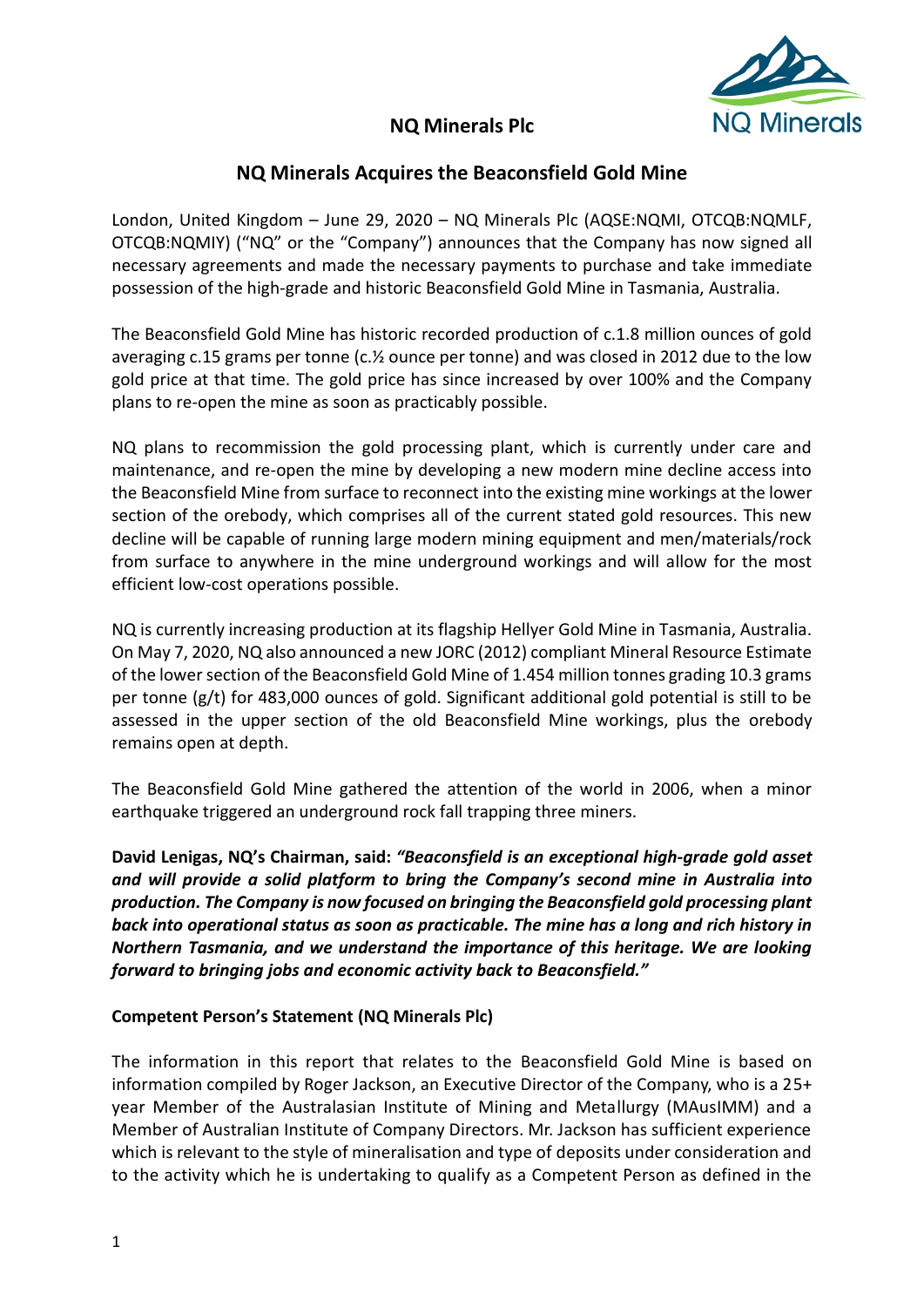2012 Edition of the "Australasian Code for Reporting of Exploration results, Mineral Resources and Ore Reserves". Mr. Jackson consents to the inclusion of the data contained in relevant resource reports used for this announcement as well as the matters, form and context in which the relevant data appears.

#### **-END-**

### **About NQ Minerals**

NQ Minerals Plc is listed on London's Aquis Stock Exchange (AQSE) under the ticker NQMI and has it's 1:100 ADR traded on the US OTC QB under ticker NQMIY and its ordinary shares are dual traded on the US OTC QB under the ticker NQMLF.

NQ Minerals operations are in Australia. NQ commenced base metal and precious metal production in 2018 at its 100% owned flagship Hellyer Gold Mine in Tasmania. Hellyer has a published JORC compliant Mineral Resource estimated at 9.25 Mt which is host to Gold at 2.57 g/t Au for 764,300 oz Au, Silver at 92 g/t Ag for 27,360,300 oz Ag, Lead at 2.99% Pb for 276,600 tonnes and Zinc at 2.57% Zn for 217,400 tonnes. In addition to these resources, the Hellyer assets include a large mill facility and full supporting infrastructure, including a direct rail line to port. The Company is also planning to re-open the historic high-grade Beaconsfield Gold Mine in Tasmania, which has a JORC (2012) compliant Mineral Resource Estimate of 1.454 Mt at 10.3 g/t Au for 483,000 ounces of gold. Regular updates on the progress of the Hellyer Gold Mine and Beaconsfield can be viewed on NQ's website at [www.nqminerals.com.](http://www.nqminerals.com/)

#### **For more information, please contact:**

# **NQ Minerals plc**

David Lenigas, Chairman [lenigas@nqminerals.com](mailto:lenigas@nqminerals.com) Colin Sutherland, Chief Financial Officer [colin.sutherland@nqminerals.com](mailto:colin.sutherland@nqminerals.com) Tel: +1 416 452 2166 (North America)

### **Media Enquiries**

IFC Advisory Limited Graham Herring / Tim Metcalfe [graham.herring@investor-focus.co.uk](mailto:graham.herring@investor-focus.co.uk) Tel: +44 (0) 203 934 6630 (United Kingdom)

#### **Corporate Adviser**

First Sentinel Corporate Finance Limited Brian Stockbridge / Liza Vasilyeva Tel: +44 (0) 207 183 7407 (United Kingdom)